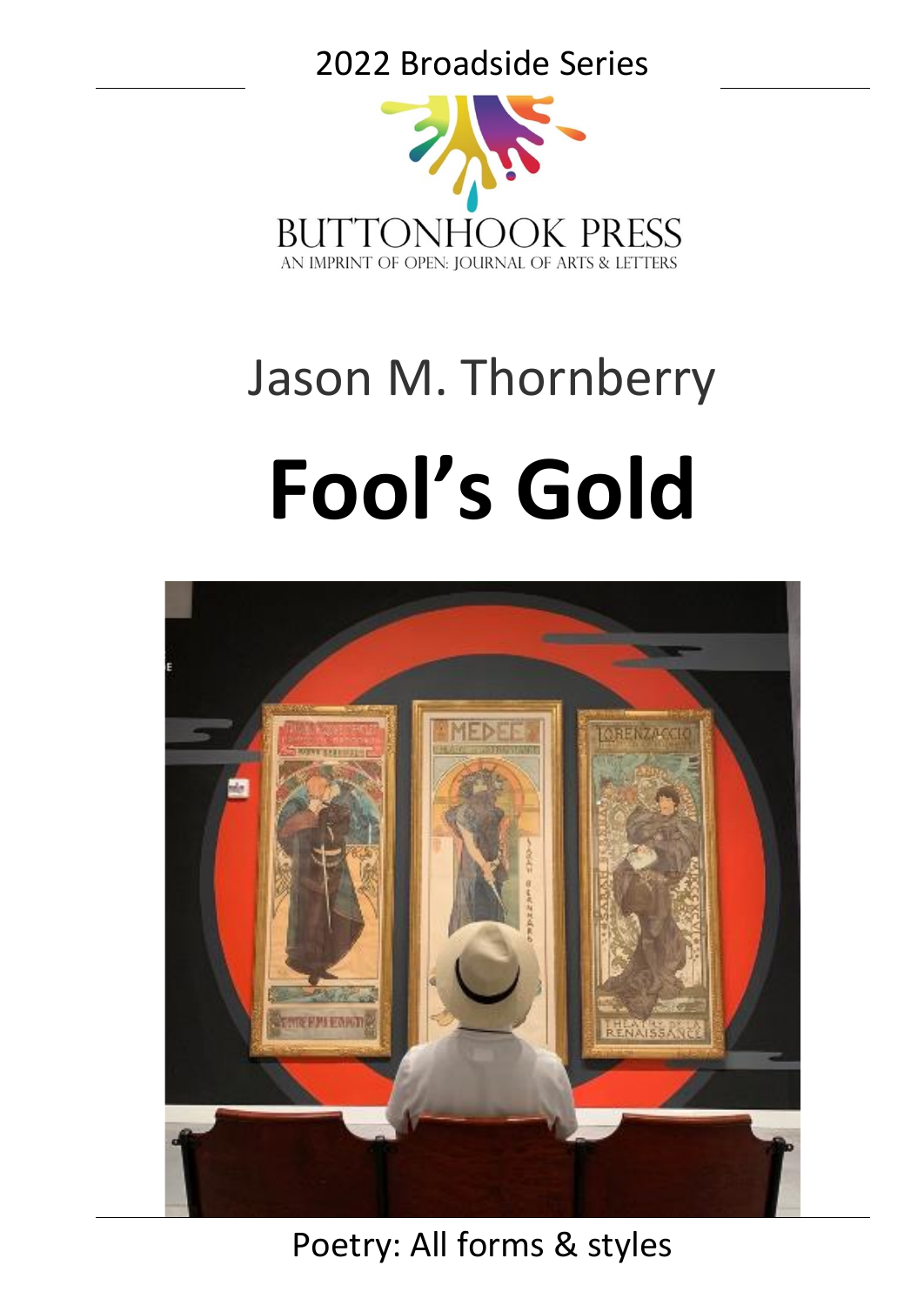## Jason M. Thornberry

# **Fool's Gold**

*Used to be is never going to happen again*, he said. To anyone. To everyone who passed. He stood on the corner in his torn trousers and stained jacket, beyond the awning of the café. His beard was long. He looked like he hadn't slept. And the passing people avoided eye contact. *Because*, he said, *we live in an age different from what your folkses folks left behind. They saw the Great Depression. But us? We see inverted collapse. Implosion.* And he said it was because we didn't have a great war to fight or trial to overcome. Because the word *adversity* was full of mystery to most, he said we'd slowly drown within ourselves. To him, it was like sitting in the ocean, listening to the air softly squeak from a tiny hole in the side of a raft. *You know you can't swim*, he said. *So, you raise your voice. You talk and talk and talk to drown out the sound of the whistling air. But when you're finished talking, you're still you. Notable having lived and consumed. That's all. And then when the whistling is gone, you're struggling to swim. To stay afloat. To be something. To make a dent in this world. And after all that talk about your accomplishments, you're no closer to being like your grandparents. Contributing more to the world than what you throw away every day. And the collapse? It's still waiting for you, right here, as you kick your legs in the water*. Strolling past him, eyes glued to their phones, people found ways not to see the man. I saw him from where I sat. And I wrote down every word. *We'll be smashed down*, he said, *by our privilege. Into nothing. And all the glitter we've spent our lives adorning ourselves with will make the mediocrity we've nurtured shine. Like fool's gold.*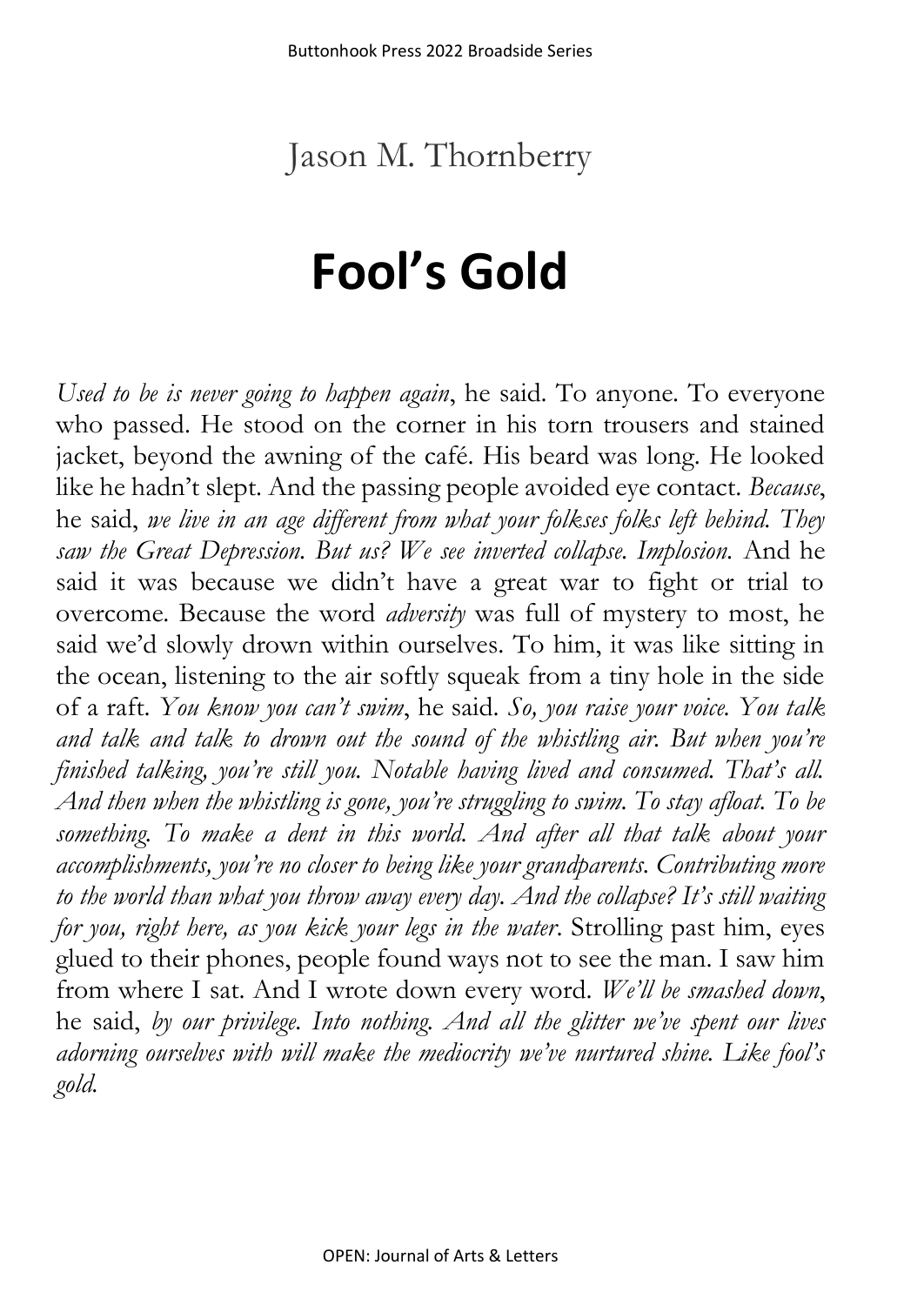

*The Poor Fool* by Amadeo de Souza-Cardoza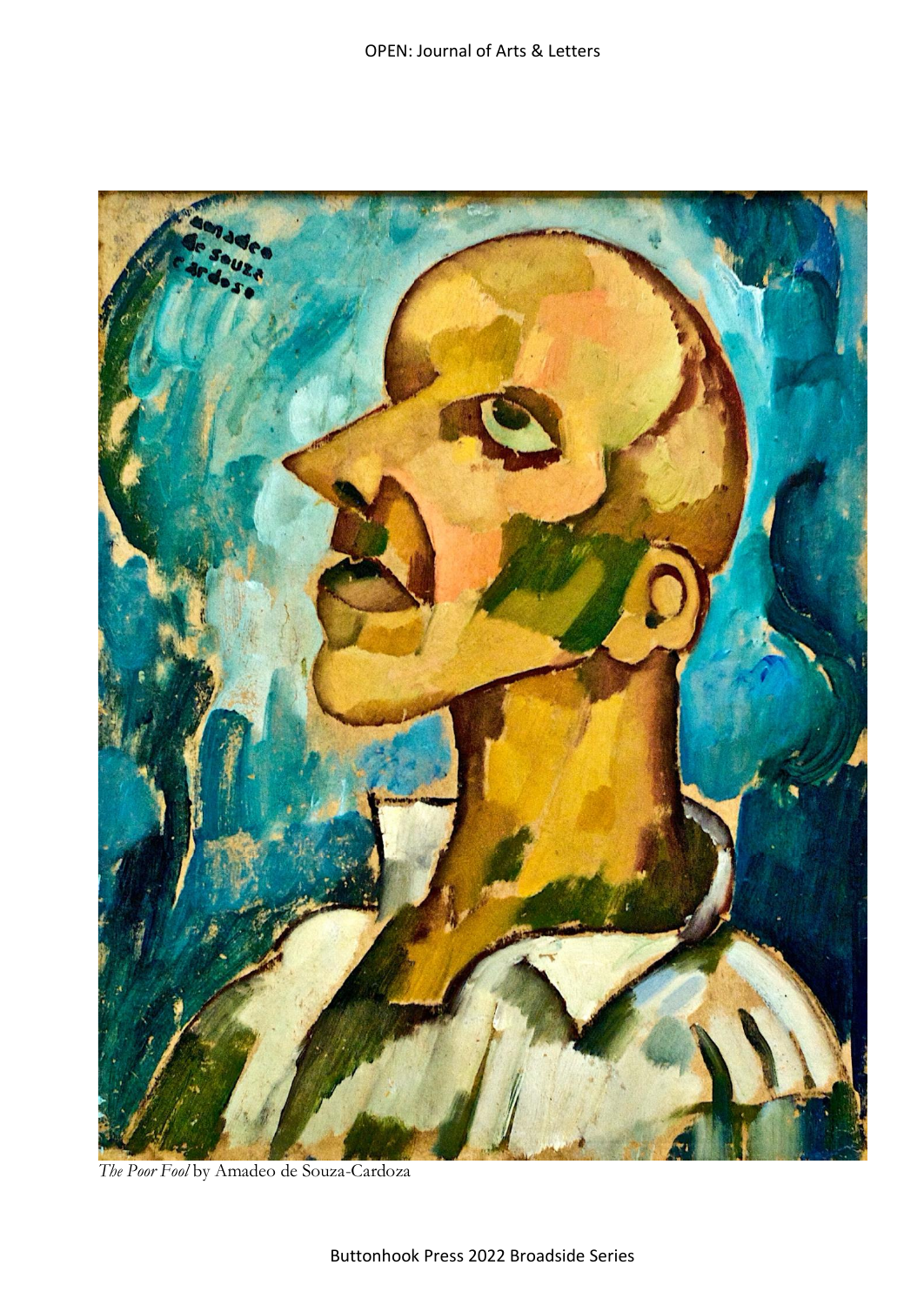#### **About the writer:**

Jason M. Thornberry's work appears in THE LOS ANGELES REVIEW OF BOOKS, JMWW, NORTH DAKOTA QUARTERLY, and elsewhere. Jason overcame a traumatic brain injury and post-traumatic epilepsy. Relearning to walk and speak, he earned an MFA in Creative Writing from Chapman University. He lives in Seattle with his wife.

**Image:** *THE POOR [FOOL](https://upload.wikimedia.org/wikipedia/commons/3/33/The_poor_fool_%28c.1914-1915%29_-_Amadeo_de_Souza-Cardoso%281897-1918%29_%2832771475645%29.jpg)* by Amadeo de [Souza-Cardoza](https://en.wikipedia.org/wiki/Amadeo_de_Souza_Cardoso) (1897-1918). No medium specified. No size specified. By 1918. By free license via Pedro Ribeiro Simões from Lisboa, [Portugal](https://commons.wikimedia.org/wiki/File:The_poor_fool_(c.1914-1915)_-_Amadeo_de_Souza-Cardoso(1897-1918)_(32771475645).jpg)**.**

#### the Buttonhook Press Broadside Series

#### 2020

**[Later Forms/Scars on the Land: A Collaboration](https://ojalart.com/wp-content/uploads/lind.Potts_.Broadside.8.5-x-11-inch-21.59-x-27.94-cm.pdf)** A poem and photograph by Laurinda Lind & Thelma Pott

**[The Last of the Gallants](https://ojalart.com/wp-content/uploads/Hadari.final_.2020-Broadside-Series.pdf)** A poem by Atar Hadari

**[Ox-eye Daisies](https://ojalart.com/wp-content/uploads/Baranova.2020-Broadside-Series.doc.pdf)** A poem by Evgenia Jen Baranova

#### 2021

**[Cycling Around Lake Davis](https://ojalart.com/wp-content/uploads/Ohlmann.2021-Broadside-Series.pdf)** A poem by Laura Ohlman

**[X-Ray/Chiaroscuro: A Collaboration](https://ojalart.com/wp-content/uploads/maddox-broadside.version-2.pdf)** A poem and photograph by Marjorie Maddox & Karen Elias

Buffalo (Exclusive subscriber content) A poem by Ruhi Jiwani

**[Winter's Orphan](https://ojalart.com/buttonhook-press2021-broadside-seriespoetry-all-forms-stylesdana-sonnenscheinwinters-orphan/)**

A poem by Dana Sonnenschein